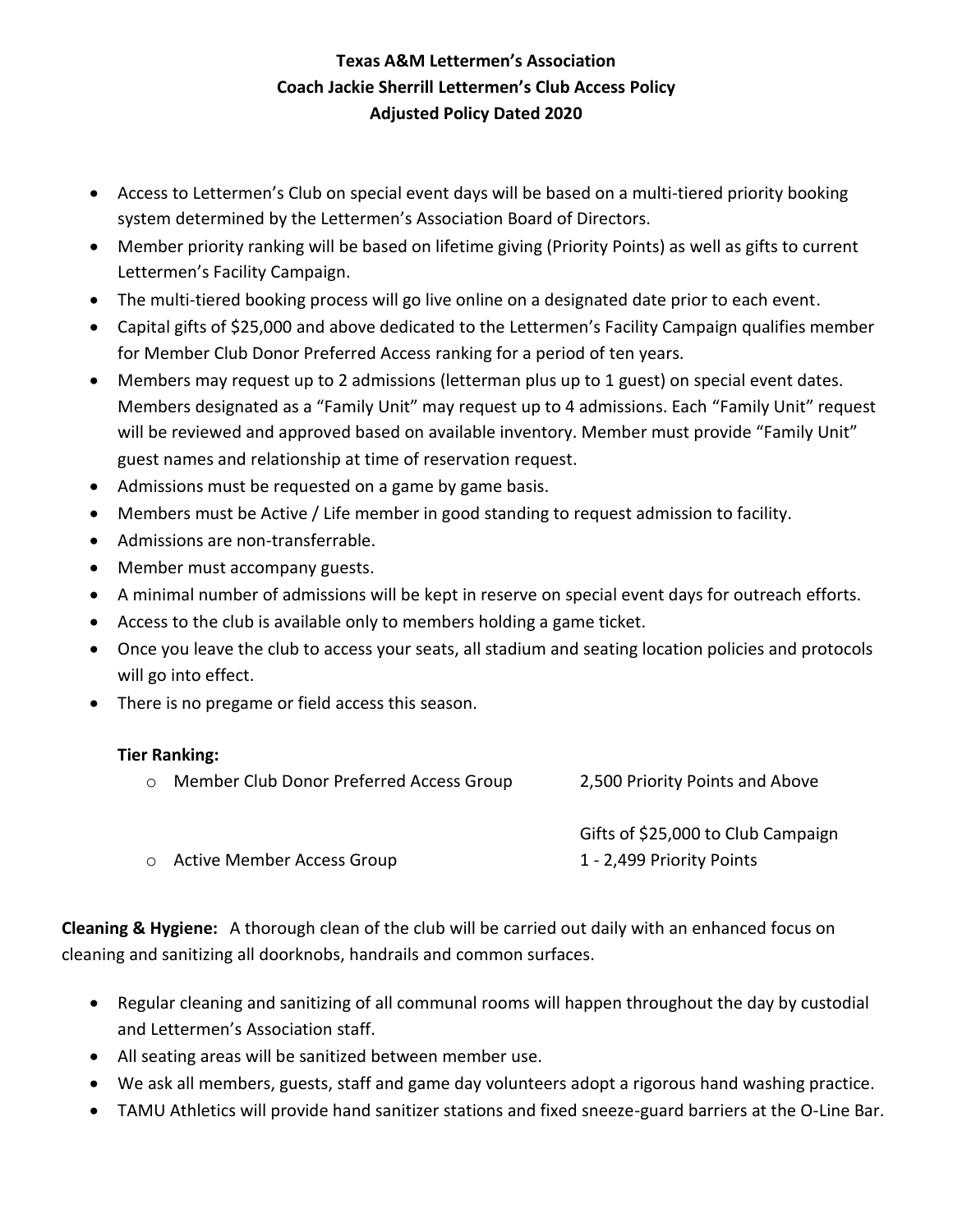**Social Distancing: Social Distancing:** *We ask that all guests please be mindful of social distancing recommendations when interacting with staff and game day volunteers. We are all very excited to see you, but want to stay healthy and safe in order to keep the club operational.*

The Lettermen's Association has implemented new operational processes to encourage social distancing in the club, including posting instructional signage throughout the club; providing signage and markers to ensure members wait in line at an appropriate distance while registering for entrance, at the O-Line Bar and by reconfiguring the furniture layout.

**Face Masks:** All visitors must wear a mask or covering to enter the club and at all times except when eating or drinking in accordance with the *Texas A&M Face Covering / Face Mask Policy for Athletics Events*.

**Capacity Limits in the Club**: The number of members allowed in the club is based on the square footage of the space. Effective immediately and until further notice, occupancy of the club will be limited to 25% of the normal approved capacity. This policy will help promote social distancing efforts and ensure a safer environment for members, staff and game day volunteers.

It is the goal of our organization to provide an enjoyable environment for all members and guests. All members and guests are required to behave in a well-mannered, non-aggressive and courteous way to other members, guests and staff. Failure to behave in this manner can result in admission suspension or termination.

Members must directly and actively supervise young guests/children. Members failing to properly supervise young guests/children will be asked to refrain from bringing young guests/children in the future.